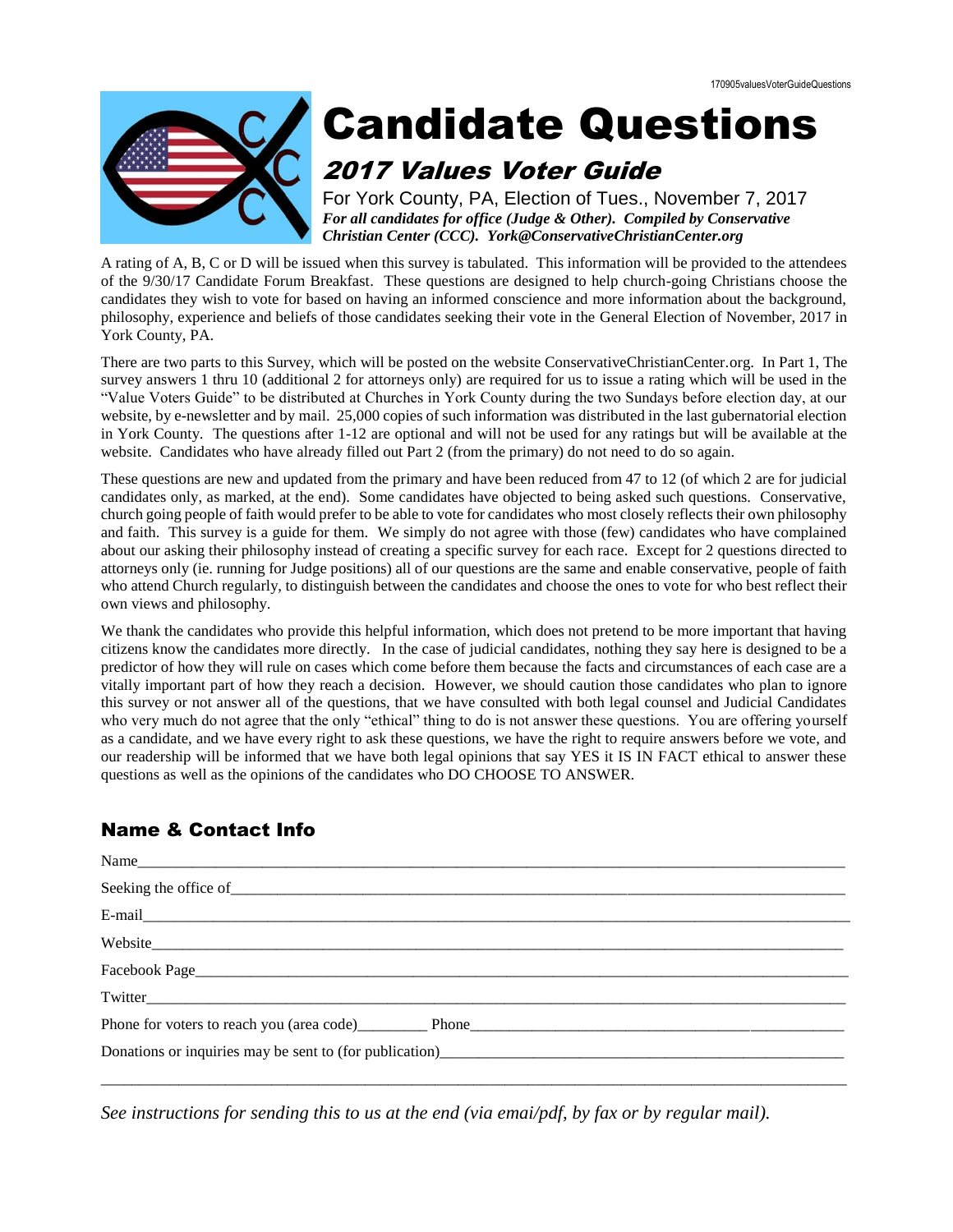#### Part 1. Survey Questions for rating

|            |           | Would you support the existing law regarding the deporting of illegal aliens who committed a felony? |
|------------|-----------|------------------------------------------------------------------------------------------------------|
| $\Box$ Yes | $\neg$ No | Undecided                                                                                            |

2. President John F. Kennedy's well known "Separation of Church and State" 1960 speech, actually said that those who step out into the public square must be silent on this critical subject of what guides them in life when they seek office in the United States.

 $\Box$ Agree  $\Box$ Disagree  $\Box$ Undecided

3. Which statement reflects your position most accurately?

 $\Box$  I support abortion.

- $\Box$  I oppose abortion in all circumstances.
- $\Box$  I oppose abortion, except when the life of the mother is in danger or the pregnancy is a result of rape or incest.
- 4. Should the government pay for members of the military to have sex change operations?  $\Box$ Yes  $\Box$ No Undecided
- 5. Does the "separation of church and state" prohibit churches from receiving both public and private funding to address drug addiction?  $\Box$ Yes  $\Box$ No Undecided
- 6. If enacted as law, would you cut off funds to any locality which protects illegal aliens from law enforcement (ie. Sanctuary Cities, aka outlaw cities)?  $\Box$ Yes  $\Box$ No Undecided
- 7. . What is your position on providing a tax credit to businesses that donate to recognized 501(c)3 non-profit scholarship organizations which provide scholarships for low-income students at private and religious schools in grades kindergarten through 12?

□Favor □ Oppose □ Undecided

- 8. Do you believe our Constitution is based upon natural law, ie. our rights come from God?  $\Box$ Yes  $\Box$ No Undecided
- 9. Do you regularly attend a Church?  $\Box$  Yes  $\Box$  No
- 10. Which of the following U.S. presidents best represents your political philosophy?  $\Box$ John F. Kennedy  $\Box$ Ronald Reagan  $\Box$ George Bush  $\Box$ Bill Clinton □ George W. Bush □ Barack Obama □ Donald J. Trump
- 11. If seeking a judicial position (only), which U.S. Supreme Court Justice best reflects your judicial philosophy? Roberts Kennedy Ginsburg Kagan Thomas Breyer Sotomayor Alito Neil Gorsuch
- 12. If seeking a judicial position (only) rate your judicial philosophy on a scale of 1-10 with "living document" approach being a "1" and "strict construction" or "originalist" being a "10" (circle your answer). 1 2 3 4 5 6 7 8 9 10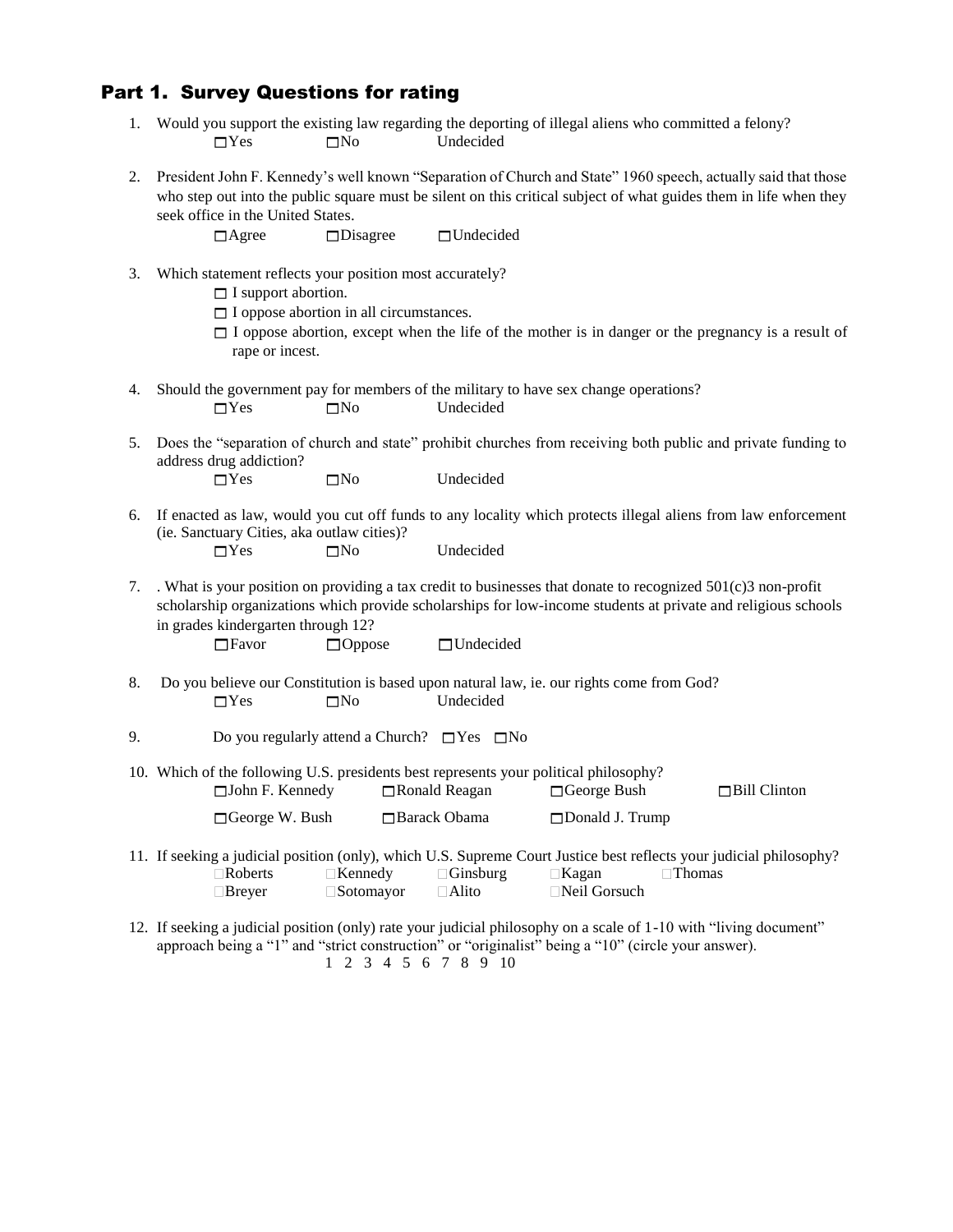## Part 2. Background & Experience (all candidates)

| 13. Date of birth                                                                                                                                                                                                                                                                                                                                                                                                                                                                                              |  |  |  |  |
|----------------------------------------------------------------------------------------------------------------------------------------------------------------------------------------------------------------------------------------------------------------------------------------------------------------------------------------------------------------------------------------------------------------------------------------------------------------------------------------------------------------|--|--|--|--|
| 14. If attorney, law school name & date of your law degree                                                                                                                                                                                                                                                                                                                                                                                                                                                     |  |  |  |  |
| 15. If attorney, state your area of concentration                                                                                                                                                                                                                                                                                                                                                                                                                                                              |  |  |  |  |
|                                                                                                                                                                                                                                                                                                                                                                                                                                                                                                                |  |  |  |  |
| 16. Military service? □ No □ If Yes: Branch of<br>service, rank & date upon separation from service                                                                                                                                                                                                                                                                                                                                                                                                            |  |  |  |  |
| 17. What were your most recent work experience?<br>Start & End Years:<br>Firm Name and position:                                                                                                                                                                                                                                                                                                                                                                                                               |  |  |  |  |
|                                                                                                                                                                                                                                                                                                                                                                                                                                                                                                                |  |  |  |  |
| $(b)$ and $(c)$ and $(d)$ and $(d)$ and $(d)$ and $(d)$ and $(d)$ and $(d)$ and $(d)$ and $(d)$ and $(d)$ and $(d)$ and $(d)$ and $(d)$ and $(d)$ and $(d)$ and $(d)$ and $(d)$ and $(d)$ and $(d)$ and $(d)$ and $(d)$ and $(d)$ and $(d)$ and $(d)$<br>$(c)$ and $(c)$ and $(c)$ and $(c)$ and $(c)$ and $(c)$ and $(c)$ and $(c)$ and $(c)$ and $(c)$ and $(c)$ and $(c)$ and $(c)$ and $(c)$ and $(c)$ and $(c)$ and $(c)$ and $(c)$ and $(c)$ and $(c)$ and $(c)$ and $(c)$ and $(c)$ and $(c)$ and $(c)$ |  |  |  |  |
| 18. What are your most significant accomplishments in your most recent work experience? (you may use separate<br>paper if you prefer):                                                                                                                                                                                                                                                                                                                                                                         |  |  |  |  |
|                                                                                                                                                                                                                                                                                                                                                                                                                                                                                                                |  |  |  |  |
| 19. What are your most significant lifetime work accomplishments?                                                                                                                                                                                                                                                                                                                                                                                                                                              |  |  |  |  |
|                                                                                                                                                                                                                                                                                                                                                                                                                                                                                                                |  |  |  |  |
| 20. What are your most significant lifetime achievements?                                                                                                                                                                                                                                                                                                                                                                                                                                                      |  |  |  |  |
|                                                                                                                                                                                                                                                                                                                                                                                                                                                                                                                |  |  |  |  |
|                                                                                                                                                                                                                                                                                                                                                                                                                                                                                                                |  |  |  |  |
|                                                                                                                                                                                                                                                                                                                                                                                                                                                                                                                |  |  |  |  |
| 23. What do you wish to accomplish if you win the office you are seeking (use separate sheet if you prefer)                                                                                                                                                                                                                                                                                                                                                                                                    |  |  |  |  |
| $\Box$ divorced<br>24. What is your marital status?<br><b>Married</b><br>$\Box$ single<br>$\Box$ separated                                                                                                                                                                                                                                                                                                                                                                                                     |  |  |  |  |
| 25. How have your achievements, experience and strengths prepared you for the position you now seek?                                                                                                                                                                                                                                                                                                                                                                                                           |  |  |  |  |
|                                                                                                                                                                                                                                                                                                                                                                                                                                                                                                                |  |  |  |  |
|                                                                                                                                                                                                                                                                                                                                                                                                                                                                                                                |  |  |  |  |

*(please fill out the last page and send this survey by mail, fax or by email before 9/22.*